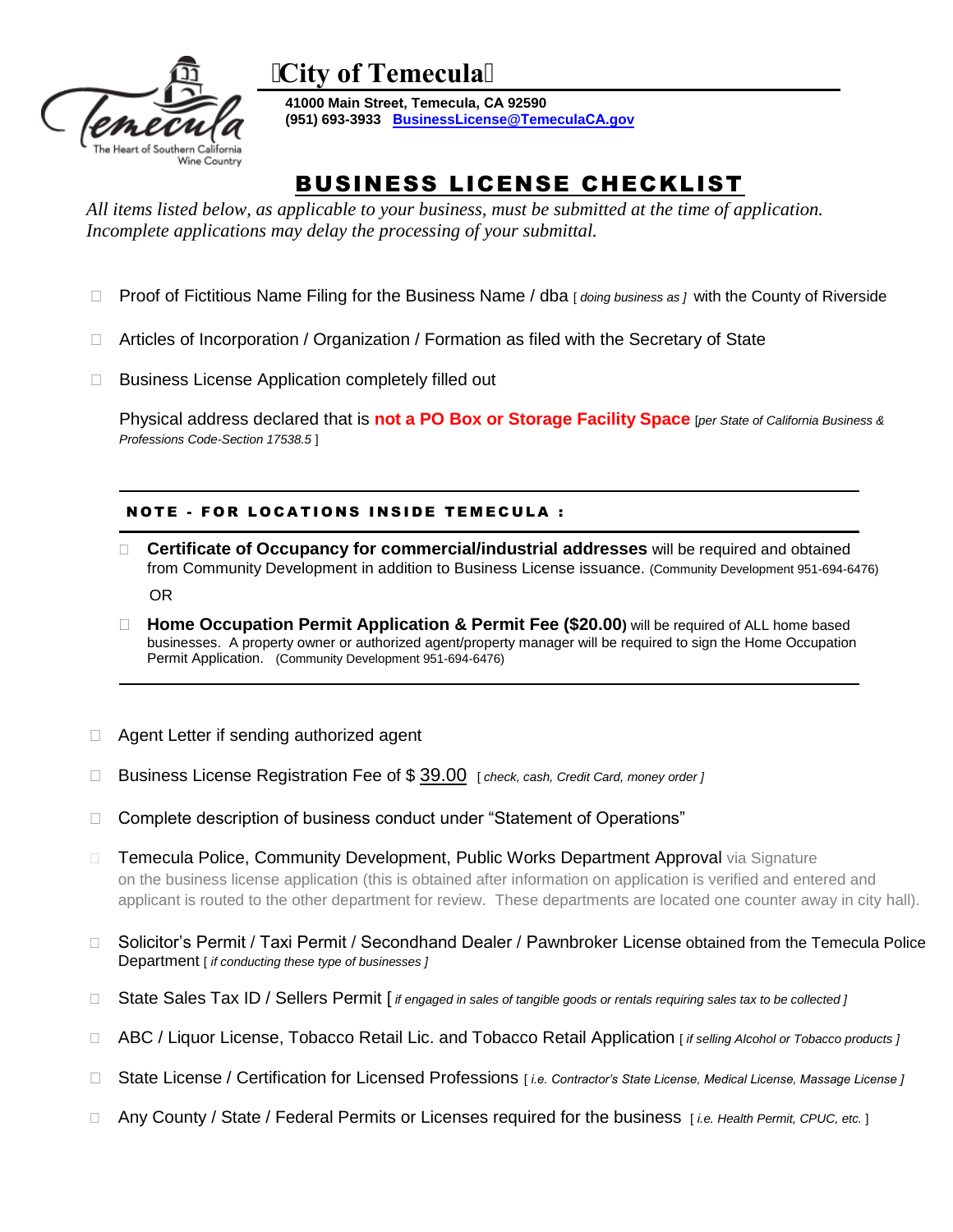|                                                   |                                                                                                                                                                                                               | CITY OF TEMECULA                                                                                                                                                     |                                                          | PLEASE CHECK ONE                                                                                                      |
|---------------------------------------------------|---------------------------------------------------------------------------------------------------------------------------------------------------------------------------------------------------------------|----------------------------------------------------------------------------------------------------------------------------------------------------------------------|----------------------------------------------------------|-----------------------------------------------------------------------------------------------------------------------|
|                                                   |                                                                                                                                                                                                               |                                                                                                                                                                      |                                                          | <b>New Application</b><br>◻                                                                                           |
|                                                   |                                                                                                                                                                                                               | 41000 Main Street. Temecula. CA 92590<br>(951) 693-3933 BusinessLicense@TemeculaCA.gov                                                                               |                                                          | Change of Officer/s*<br>п<br>[ Corp. only ] *                                                                         |
|                                                   |                                                                                                                                                                                                               |                                                                                                                                                                      |                                                          | П.<br><b>Change of Business</b>                                                                                       |
|                                                   |                                                                                                                                                                                                               | <b>BUSINESS LICENSE APPLICATION</b>                                                                                                                                  |                                                          | Name [ w/ FBN ]<br>П<br>Reactivate                                                                                    |
|                                                   |                                                                                                                                                                                                               | <b>Business Licenses Expire on January 31st</b>                                                                                                                      |                                                          |                                                                                                                       |
|                                                   |                                                                                                                                                                                                               | * Please note that all information in this section is public record subject to disclosure.*<br>Please type or print. Make changes in printed format where necessary. |                                                          | C of O PLAN CASE                                                                                                      |
|                                                   |                                                                                                                                                                                                               |                                                                                                                                                                      |                                                          |                                                                                                                       |
| <b>Corporate Name</b>                             |                                                                                                                                                                                                               |                                                                                                                                                                      |                                                          |                                                                                                                       |
| (if applicable)<br><b>Business Location</b>       |                                                                                                                                                                                                               |                                                                                                                                                                      |                                                          |                                                                                                                       |
| Check box if residential                          |                                                                                                                                                                                                               | (Cannot be P.O. Box per State of California Business & Professions Code-Section 17538.5                                                                              |                                                          |                                                                                                                       |
|                                                   |                                                                                                                                                                                                               |                                                                                                                                                                      |                                                          |                                                                                                                       |
| <b>Mailing Address</b>                            |                                                                                                                                                                                                               |                                                                                                                                                                      |                                                          |                                                                                                                       |
|                                                   |                                                                                                                                                                                                               |                                                                                                                                                                      |                                                          |                                                                                                                       |
|                                                   | Sellers Permit No. ___________________________                                                                                                                                                                | Ownership Corp LLC Partnership Sole Prop                                                                                                                             |                                                          |                                                                                                                       |
|                                                   |                                                                                                                                                                                                               |                                                                                                                                                                      |                                                          |                                                                                                                       |
|                                                   |                                                                                                                                                                                                               |                                                                                                                                                                      |                                                          |                                                                                                                       |
|                                                   |                                                                                                                                                                                                               | Business Owners, Partners, or Corporate Officers (attach additional sheet, if necessary) (REQUIRED FIELDS)                                                           |                                                          |                                                                                                                       |
|                                                   |                                                                                                                                                                                                               |                                                                                                                                                                      |                                                          |                                                                                                                       |
| <b>Home Address</b>                               |                                                                                                                                                                                                               |                                                                                                                                                                      |                                                          |                                                                                                                       |
|                                                   |                                                                                                                                                                                                               |                                                                                                                                                                      |                                                          |                                                                                                                       |
|                                                   |                                                                                                                                                                                                               |                                                                                                                                                                      |                                                          |                                                                                                                       |
|                                                   |                                                                                                                                                                                                               |                                                                                                                                                                      |                                                          |                                                                                                                       |
| <b>Home Address</b>                               |                                                                                                                                                                                                               |                                                                                                                                                                      |                                                          |                                                                                                                       |
|                                                   |                                                                                                                                                                                                               |                                                                                                                                                                      |                                                          |                                                                                                                       |
|                                                   |                                                                                                                                                                                                               | Property Owner or Management (REQUIRED FOR INSIDE CITY LOCATION ONLY)                                                                                                |                                                          |                                                                                                                       |
|                                                   |                                                                                                                                                                                                               |                                                                                                                                                                      | Title                                                    | the control of the control of the control of the control of the control of the control of                             |
|                                                   |                                                                                                                                                                                                               |                                                                                                                                                                      |                                                          |                                                                                                                       |
|                                                   |                                                                                                                                                                                                               | General Information ( Check all conduct that applies for your business)                                                                                              |                                                          |                                                                                                                       |
| Yes No                                            |                                                                                                                                                                                                               | Yes No                                                                                                                                                               | Yes No                                                   |                                                                                                                       |
| Π                                                 | Applicant Exempt from Public Disclosure                                                                                                                                                                       | Tattoo Parlors<br>П                                                                                                                                                  | □                                                        | Door-Door Solicitor                                                                                                   |
| <b>Bingo Gaming</b><br>$\Box$<br>□<br>□<br>$\Box$ | Fortune Telling Establishment                                                                                                                                                                                 | П.<br>Sales of Tobacco Products or paraphernalia<br>$\Box$<br>Sales of Alcohol                                                                                       | Sales of Firearms<br>$\Box$                              | Hazardous Materials on site                                                                                           |
| □                                                 | Adult/Sexually Oriented Business or products sold                                                                                                                                                             | $\Box$<br>Drug Sales or Treatment                                                                                                                                    |                                                          | $\Box$ $\Box$ Explosives / Firearms on site                                                                           |
| □<br>□<br>Taxicab Business or Driver<br>п         | Secondhand Dealer / Pawn Broker                                                                                                                                                                               | Massage Establishment or Technician<br>0<br>п.<br>Network Transportation Company (Uber, Lyft, etc.)                                                                  |                                                          | Number of Parking Spaces                                                                                              |
| <b>Applicant Signature</b>                        | (REQUIRED FIELDS)                                                                                                                                                                                             |                                                                                                                                                                      |                                                          |                                                                                                                       |
|                                                   |                                                                                                                                                                                                               | I DECLARE UNDER PENALTY OF PERJURY, THAT THE INFORMATION CONTAINED IN THIS APPLICATION IS TRUE AND CORRECT, AND THAT ALL REQUIRED LICENSES ARE IN FULL FORCE         |                                                          |                                                                                                                       |
|                                                   |                                                                                                                                                                                                               | AND EFFECT. I FURTHER UNDERSTAND THAT ANY FALSE STATEMENTS MADE ABOVE ARE GROUNDS FOR DENIAL OR REVOCATION OF THE BUSINESS LICENSE.                                  |                                                          |                                                                                                                       |
|                                                   |                                                                                                                                                                                                               |                                                                                                                                                                      |                                                          |                                                                                                                       |
|                                                   | Please make your check payable to the                                                                                                                                                                         | ** OFFICE USE ONLY **                                                                                                                                                |                                                          |                                                                                                                       |
| <b>AMOUNT DUE</b>                                 | City of Temecula.                                                                                                                                                                                             | Business License No. _______________________                                                                                                                         | <b>Department Approvals:</b><br>Planning <b>Planning</b> | <b>Initial and Date</b>                                                                                               |
| \$39.00                                           | (There will be a Service Charge on<br>all returned checks).                                                                                                                                                   | Date Application Received ________________                                                                                                                           |                                                          |                                                                                                                       |
|                                                   |                                                                                                                                                                                                               |                                                                                                                                                                      |                                                          | <b>Building Contract Contract of the Contract of American Contract of American Contract of Contract of Contract O</b> |
|                                                   | \$35.00 Registration & \$4 Surcharge for AB1379                                                                                                                                                               |                                                                                                                                                                      |                                                          |                                                                                                                       |
|                                                   | NOTE : Sales or use tax may apply to your business activities. You may<br>seek advice regarding the application of tax to your particular business by                                                         | License Fee \$ __________Penalty \$ ______                                                                                                                           |                                                          |                                                                                                                       |
|                                                   | contacting the nearest State Board of Equalization office. For general<br>information, please call the State Board of Equalization @ 1-800-400-7115.<br>Thank You for doing business in the City of Temecula. | Cash Check Cash Check Card                                                                                                                                           |                                                          |                                                                                                                       |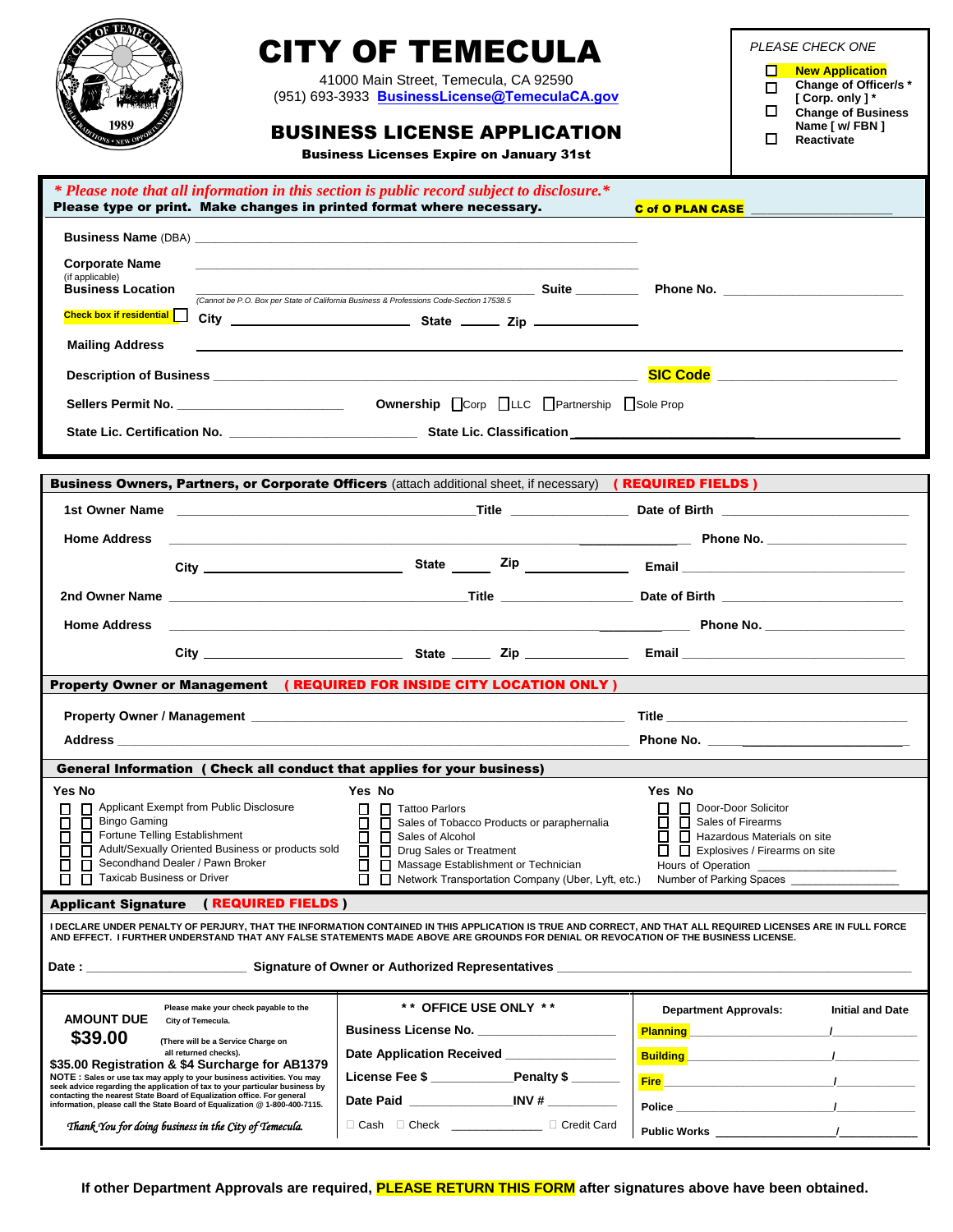# **STATEMENT OF OPERATIONS**

Provide a written statement outlining your request for a Business License. Your response must give a detailed description of the proposed use and shall include, but is not limited to:

- A detailed description of the business  $\circ$
- Hours and days of operation  $\circ$
- Number of employees  $\circ$

|  | the contract of the contract of the contract of the contract of the contract of the contract of |
|--|-------------------------------------------------------------------------------------------------|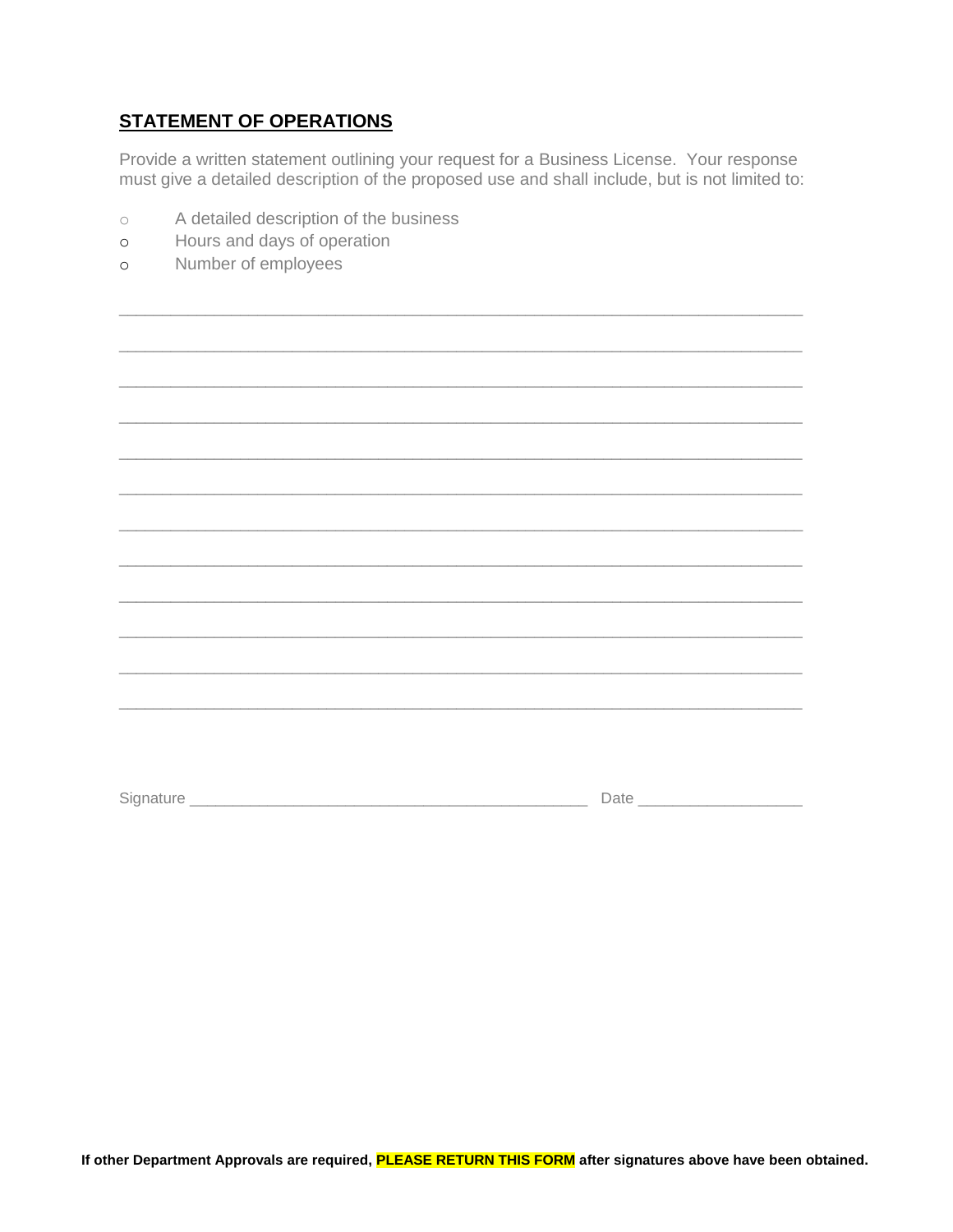

**City of Temecula**

**41000 Main Street, Temecula, CA 92590 (951) 693-3933 BusinessLicense@TemeculaCA.gov**

# LETTER OF AUTHORIZATION

AUTHORIZATION OF AGENT TO ACT ON BEHALF OF BUSINESS OWNER / COMPANY.

| Name of Owner / Corporate Officer : Name of Owner / Corporate Officer :                                                                                                                                                              |  |
|--------------------------------------------------------------------------------------------------------------------------------------------------------------------------------------------------------------------------------------|--|
| <b>Business Address: Exercise Services Services Services Services Services Services Services Services Services Services Services Services Services Services Services Services Services Services Services Services Services Servi</b> |  |
|                                                                                                                                                                                                                                      |  |

*I hereby authorize the following person to act as an agent to:* 

- **Business License Application** to apply for, renew, sign, and file documents necessary to obtain any business license and/or permit
- **Update to Record** to update business license record and file necessary changes (ie. Change of Address, FBN Fictitious Business Name, Change of Corporate Officers)
- **Citizens Self Service** to renew the business license online via CSS and/or pay fees and invoices

# AUTHORIZED AGENT INFORMATION:

\*NOTE: Authorized Agent will be required to provide identification at time of business license application/issuance.

| Authorized Agents Name: __ |          |  |
|----------------------------|----------|--|
| Address :                  |          |  |
| City:                      | State :  |  |
| Telephone Number:          | E-mail : |  |

## DECLARATION:

I declare under penalty of perjury that I am the authorized owner/officer of the above referenced business and certify to the accuracy of this authorization form. *THIS ORIGINAL AUTHORIZATION FORM, CONTAINING AN ORIGINAL SIGNATURE, MUST BE FURNISHED AND REMAIN ON FILE WITH THE CITY OF TEMECULA*.

| <b>Signature of Owner:</b> | Date |  |
|----------------------------|------|--|
| <b>Printed Name:</b>       |      |  |

**If other Department Approvals are required, PLEASE RETURN THIS FORM after signatures above have been obtained.**